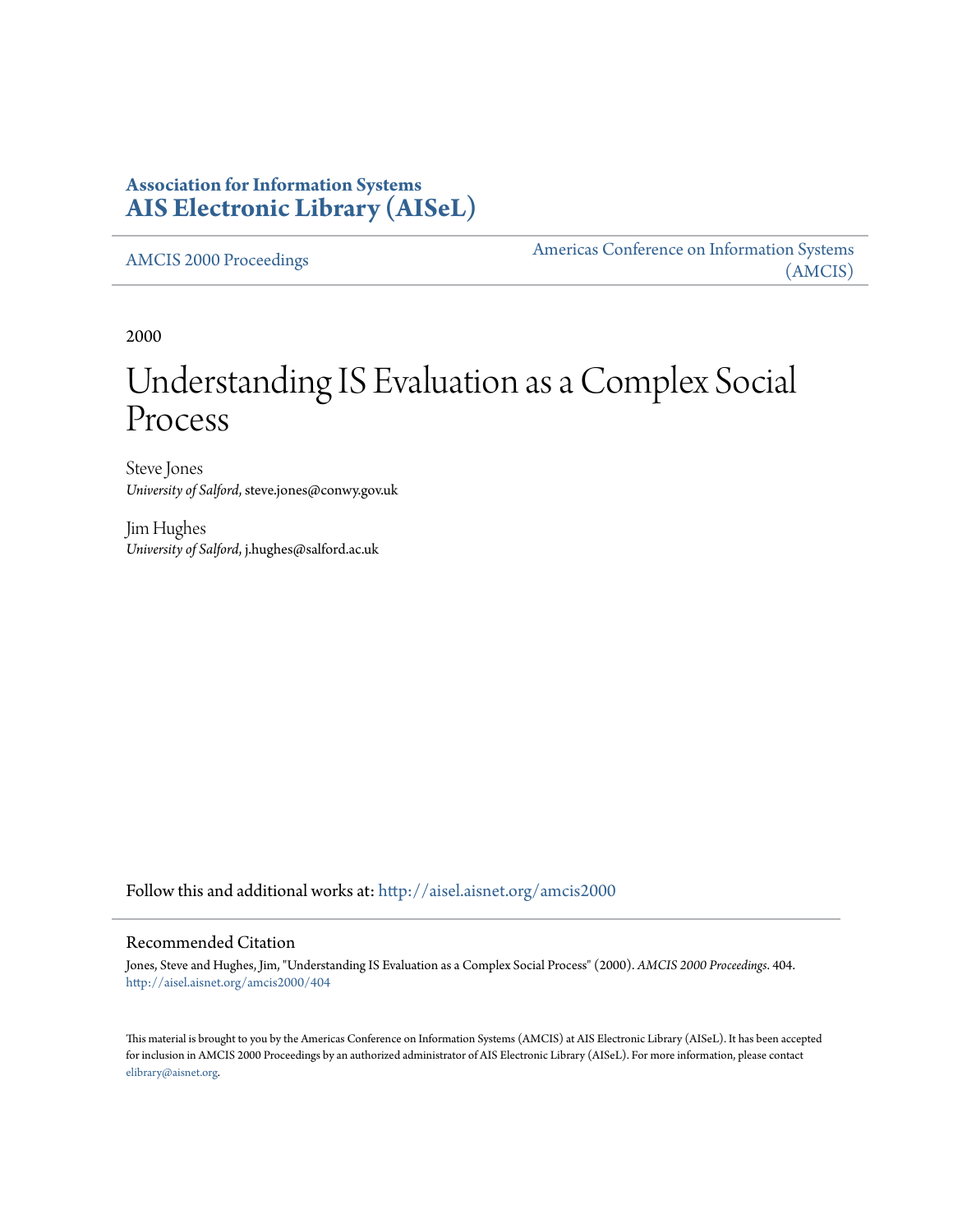# **Understanding IS Evaluation as a Complex Social Process**

Steve Jones, Information Systems Research Centre, University of Salford, Salford, UK. steve.jones@conwy.gov.uk

Jim Hughes, Information Systems Research Centre, University of Salford, Salford, UK, and School of Accounting and IS, University of South Australia, Adelaide, Australia j.hughes@salford.ac.uk

## **Abstract**

There is an increasing concern that information systems (IS) are not delivering anticipated value and benefits. There is a push for the development and adoption of improved evaluation metrics in an attempt to better quantify IS benefits. This has led to a growing number of well-developed methods for assessing returns. In this paper we take stock of the current situation and ask whether improvement lies not with the development of better quantitative methods, but rather by better understanding the experiences of multiple IS stakeholders. Using case material and current literature in IS/IT evaluation we draw predominantly upon the work of Heidegger and Suchman to explore the concept of IS evaluation as a highly complex social process. The analysis leads to an understanding of situated (context dependent) IS evaluation which suggests that interpretive evaluation methods may play a key role in helping practitioners and academics understand the complexity surrounding this area.

## **Introduction**

Current research indicates that the significant global expenditure on Information Systems (IS) is increasing and that organisations will continue to invest heavily in IS (Willcocks and Lester, 1999). However, against this trend, there is widespread concern that investment in IS does not deliver value and that many IS projects do not meet business objectives (Walsham, 1999). IS expenditure is regarded as both costly and risky, however, many IS investments appear to go ahead without the use of investment appraisal and risk management techniques. When methods are used there is widespread disagreement over their usefulness and over which model to adopt.

To address this the paper begins with a brief summary of the current thought pertaining to IS evaluation and outlines the state of current IS evaluation practice. It contends that formal, traditional approaches to IS evaluation, when employed, have failed to satisfy the concerns of top executives. The paper goes on to suggest that it is time to review the prevailing situation and reassess the IS evaluation process. An interpretive evaluation approach based upon hermeneutics and

situated action is tentatively suggested and the ideas explored through a case study in which the appropriateness of this approach is considered. Finally, the paper concludes with a brief discussion of the salient issues and with a call for organisations to review their current evaluation processes.

## **The Problem Domain**

There is an ever-increasing demand for organisations to become more efficient and effective. To assist with this process organisations have invested heavily in IS. The deployment of IS has been heralded as the solution to many organisational and business problems (Hammer, 1991; Introna, 1997). There are many well documented examples to support this, such as the analysis of the American Airlines reservation system (Copeland and McKenny, 1988) and Xerox (Remenyi, 1991). However, Wisemann (1995) suggests that for every claim of IS delivering value there are seemingly an equal number of claims of poor return on IS investment. According to Willcocks and Lester (1999) "despite the massive accumulated and rising investment in information technology, on the whole these have not contributed to significant rises in productivity". Strassman (1997) puts the scenario more succinctly, "IS investment is everywhere, except in the productivity or profit statistics". Any investment in IS should be examined for its business value and benefit to the organisation. However, many organisations have no management processes to govern and measure the achievement of the desired outcome and what benefits were actually achieved (Willcocks, 1996). IS evaluation therefore, has not been given a high level of importance in organisations, and indeed is often overlooked (Willcocks, 1996).

The sheer size of IS expenditure, its pervasiveness in everyday organisational and domestic life, and the uncertainty of its value, has led to growing concern, especially amongst top executives, about the casual approach to extremely high levels of investment. (Remenyi, Money and Twite, 1997). Many Chief Executives are uncomfortable about IS expenditure and increasingly frustrated by the inability to find appropriate means to evaluate its effect (Willcocks and Lester, 1999).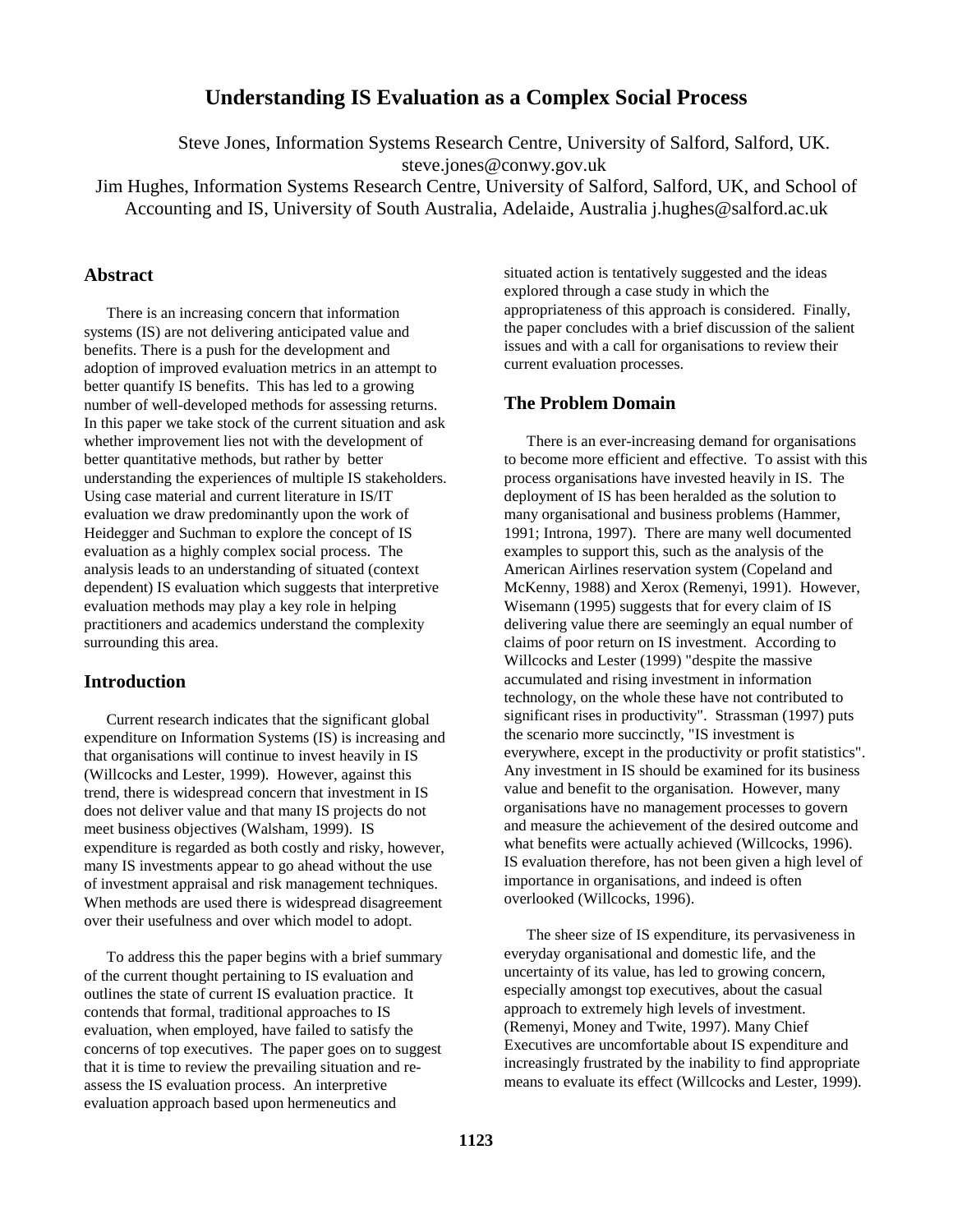# **Traditional Evaluation Methods**

Walsham (1999) maintains that where organisations have evaluated IS, attention has been given to formal, overt, quantitative methods that attempt to define and measure IS investment, value and benefit. There are many formal IS appraisal models of this type and they include popular techniques such as the traditional cost benefit analysis (CBA) which are based upon economics (Remenyi and Sherwood-Smith and White, 1998). These methods are usually employed by IS professionals, and other non-user stakeholders such as functional management, company accountants, management consultants and IS suppliers. Hirschheim and Smithson (1999) have argued that most IS evaluation undertaken by IS professionals concentrates on the technical aspects – answering questions such as 'does it work?' - , rather than on the social aspects, such as 'is it used well?', or business aspects, such as 'does it deliver value?'. Typically then, formal IS evaluation, when employed, is conducted via formally documented and often mechanistic quantitative processes. In addition, the implementation and operation of the IS is monitored and measured in terms of broad costs, technical aspects and perceived, accrued benefits. It would appear that such formal evaluation approaches have considerable legitimacy. Indeed, there appears to be a continuous striving from academics and practitioners to develop and adopt better positivist, mechanistic methods to improve the situation. Recent contributions include the IT Scorecard (Willcocks, Graeser and Pisanias, 1998).

Walsham (1999) however, contends that the process of IS evaluation is extremely complex and difficult. Further, that formal, prescriptive evaluation is of little value. It is more likely to be a symbolic expression of objective and accountable management, to perpetuate an image of the rational manager, than an accurate method to aid decision makers. Introna (1997) maintains that the image of the rational decision maker is false and that decision makers have to be opportunists in-the-real-world in order to get the job done. Willcocks and Lester (1999) further argue that even when formal evaluation processes are in place, these processes are often not undertaken rigorously, and may even be ignored. Various reasons are cited by stakeholders including it is not necessary, it is too difficult, it is too time-consuming and it is too costly (Jones and Hughes, 1999). Formal evaluation therefore would appear to be ritualistic rather than substantive and whilst formal approaches have met with limited success the degree to which these methods are useful is cause for much current debate (Strassman, 1997b; Walsham, 1999). Perhaps it is now time to concentrate effort on alternative approaches.

# **Situated Hermeneutic Evaluation - a New Approach**

Many IS observers have contended that IS are predominantly social systems and therefore the social aspects are significant (Mumford and Weir, 1979; Checkland, 1981; Walsham, 1993; Hirschheim, 1994; Introna, 1997). There are many examples of good technical solutions being introduced, only to find that anticipated benefits were not realised because the social elements were not fully considered (Sauer, 1993; Walsham, 1993; Introna, 1997). Could these social actors be in the best position to assess IS, to offer opinion, and to convince top executives of the value of the IS?

Recently, there has been the emergence of broadly interpretive methods of IS research (Walsham, 1993; Butler, 1998; Klein and Myers, 1999), based upon hermeneutics (Heidegger, 1976), aimed at understanding the subtleties of the social, contextual, situated and dynamic world in which IS is implemented. It is suggested that hermeneutic, interpretive approaches are an appropriate vehicle for many aspects of IS. Hermeneutics can be treated as both an underlying philosophy and a specific mode of analysis. It is a philosophical approach to human understanding which provides a philosophical grounding for interpretivism. Hermeneutics is primarily concerned with meaning. An attempt to make clear an object of study. This object would be in some way confused, incomplete, cloudy, contradictory. The interpretation aims to bring an underlying coherence or sense (Introna, 1997). Hermeneutic interpretation is the work of thought to decipher meanings.

The most fundamental principle of hermeneutics is that of the hermeneutic circle. This maintains that individuals come to understand their life-world, which is a complex whole, from preconceptions about meanings of its parts and their interrelationships. The hermeneutic perspective suggests that realities are constructed from multiple, intangible mental models. These are socially and experientally based, local and specific in nature, and dependent on their form and content on the individual person or groups holding the constructions.

Heidegger's (1976) notion of *throwness* contends that social actors are thrown into their life-world, and that their existence is therefore 'situated', in that it is specific, individual existence with other beings within a specific tradition and history. Gadamer (1975) broadens this concept by proposing that tradition shapes an actor's understanding and prejudices. The concept of situated and lived experience describes the relationship between actors and the scenario in which they are embedded. This in turn provides the contexts for their understanding and contributes to the formation of prejudices. The social world is therefore composed of a network of interrelations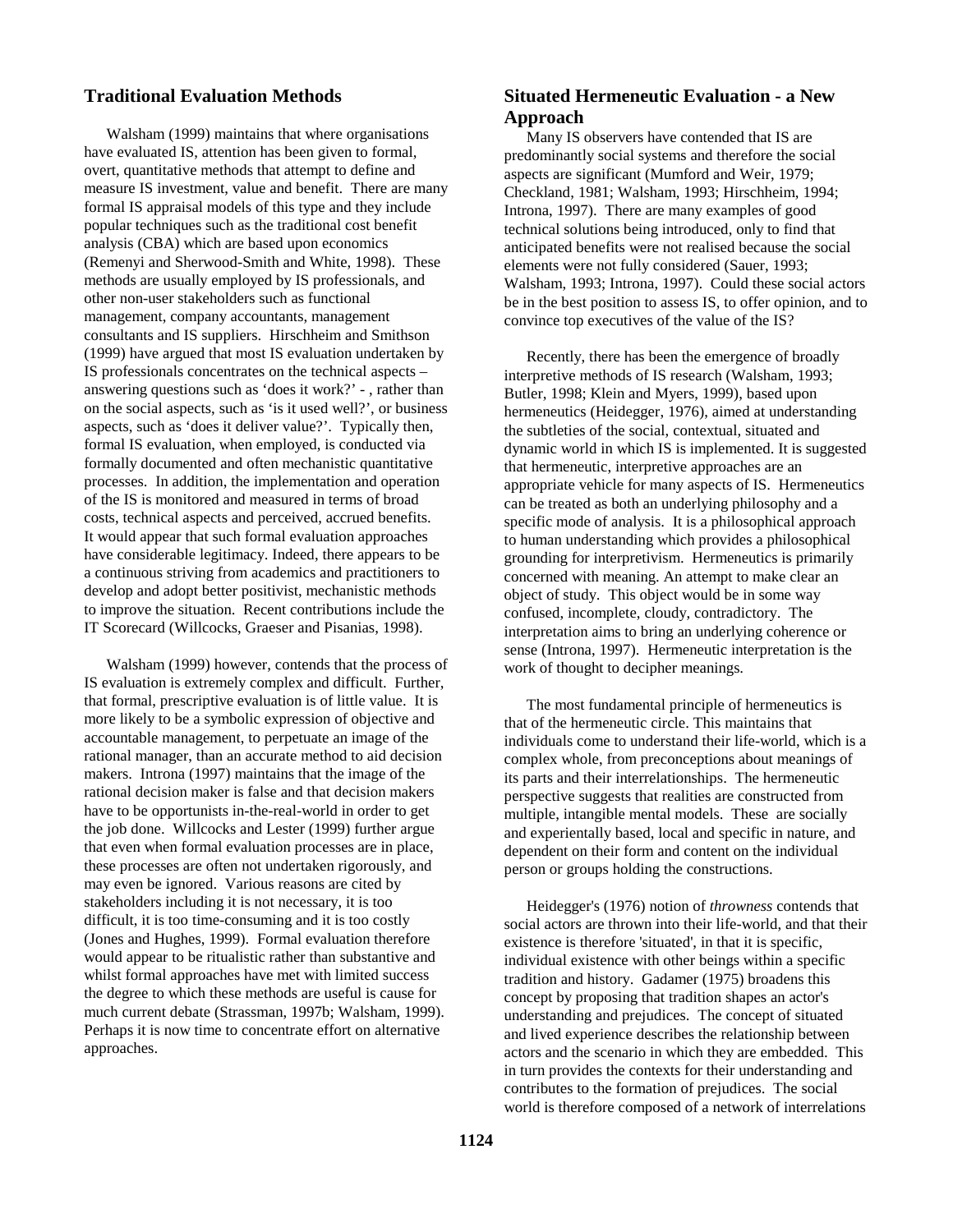which are generated by actors' goals and objectives in the course of their existence. In social situations, actors often find themselves in situations where their knowledge and understanding is incomplete. They have to act. However, they often have difficulty reflecting on their actions and cannot predict the outcome of their actions. Context therefore, plays an important idiographic role. Applying this interpretive perspective to IS evaluation therefore must include the situated social actors utilising the IS, and not detached, accountants, economists, managers, IS professionals and IS suppliers.

Traditional evaluation methods tend to overlook the fact that people are active makers of their real-world reality (Heidegger refers to this as *Dasein* - being-in-theworld). Individuals have opinions and consequently, evaluation occurs in everyday life. Individuals evaluate, based on their knowledge, experience, background, understanding and intuition. These are not formal, overt, evaluation processes but informal, covert processes. Nonetheless, they have significant importance to the individuals and peer groups concerned. With regard to IS evaluation, these opinions must also be of major importance to an organisation. Yet they are rarely, if at all, requested or valued.

Suchman (1987), an anthropologist, whilst not explicitly concerned with IS evaluation makes an important contribution to this area. In trying to understand fields such as cognitive science and human computer interfacing she is concerned with situated action and is "dedicated to constructing situated accounts of relations between people, and between people and the historically and culturally constituted worlds that they inhabit together" (Suchman, 1993, p 71). In using the word 'situated' Suchman is concerned with events that occur in some interaction which can only be fully understood in relation to the particular concrete situation in which they actually occurred.

The conjunction of hermeneutics and situated action would possibly involve specialist interpretive evaluators with the necessary skills to engage with social actors in order to evaluate IS and assist with the articulation process. The aim would be to offer feedback to top executives and to improve the understanding of the value, benefit, suitability and success of the particular IS from the subtleties of the users' contextual perspective. The interpretive evaluation would include discourse at the feasibility stage, development and procurement stage and post implementation stage. An organisation would therefore have an interpretive benefits management approach to complement the IS systems development, project management and implementation functions.

Adopting a more interpretive, situated, hermeneutic approach may be a vehicle for undertaking and understanding IS evaluation, and would seem worthy of investigation. As Hirschheim and Smithson (1999) state "it seems certain that IS evaluation will remain a key issue.... it seems likely that interpretivist approaches face an uphill struggle for acceptance. It can only be hoped that pioneering researchers continue to experiment with interpretive approaches and are able to demonstrate their validity". Earlier exploratory research has already led the authors to consider that interpretive evaluation may be more appropriate (Jones and Hughes, 1999). Could an informal, intuitive, hermeneutic, approach be desirable, useful, acceptable and credible?

# **The research project**

The authors are currently undertaking research with regard to IS evaluation in the public sector. The research study is investigating the prevailing scenarios in several United Kingdom (UK) Local Authorities. One of the authors is currently an IS practitioner in a UK Local Authority and is regularly faced with issues concerning IS evaluation. This is an important area since recently, central government has introduced the Best Value (BV) initiative in the local government domain. The rationale underpining BV is that all Local Authorities must ensure that their business processes and services are being delivered in a cost effective and efficient way. This in turn should demonstrate that BV is being obtained. Evaluating, benchmarking and comparing local government organisational and service delivery performance is a key component of BV. IS evaluation is an aspect of BV. Consequently, IS managers and senior executives are becoming increasingly concerned with IS evaluation. It must be considered and can no longer be ignored.

The study aims to understand, via multiple case studies, underlying IS evaluation practice within these organisations. It is exploring whether an interpretive approach to IS evaluation would be appropriate and whether it would be acceptable. Further, the research is investigating what this methodological approach would look like in theory and how would it work in practice. Finally, it is investigating whether an interpretive approach would offer advantages over conventional evaluation methods. A pilot case study has been undertaken and initial analysis has been completed. This is discussed below along with tentative pointers forward.

The pilot case study has been undertaken at one Local Authority in the UK. This organisation serves a population of 120,000 and has a staffing establishment of 5,500. It has an overall annual revenue budget of £135m, and an annual IT revenue budget of £2.5m. Interviews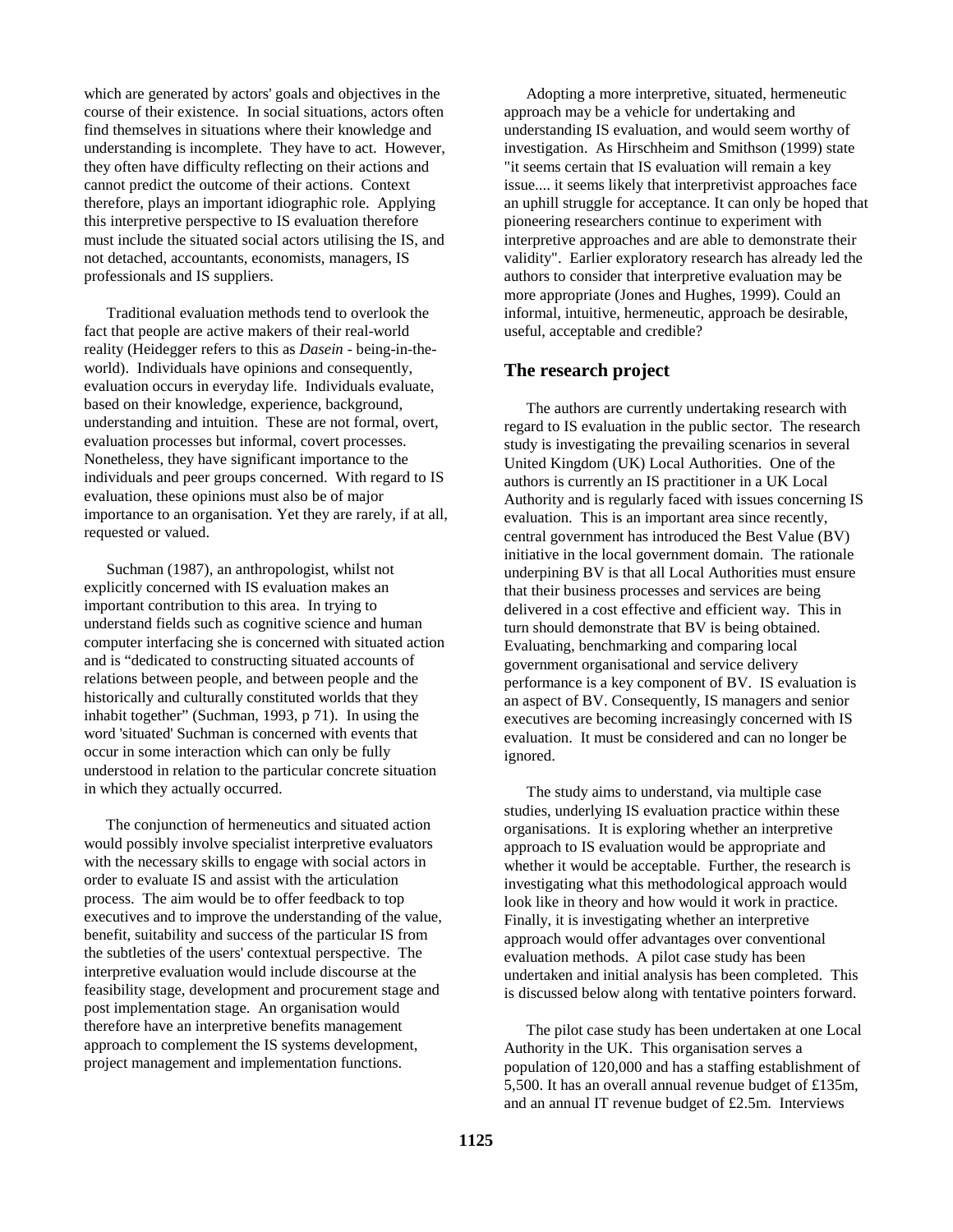were conducted with senior staff, including the Chief Executive, the IT manager and other IS staff, over a two month period. Qualitative methods of data collection and analysis, particularly informal, in-depth interviews, semistructured questionnaires and participant observation were used. The data was transcribed and analysed using Grounded Theory (GT). (Glaser and Strauss, 1967)

GT is a field based, discovery, qualitative research methodology, which allows the researcher to develop an account of the research subject by empirically investigating the subject from a user orientated and organisational perspective. It enables the researcher to deal with non-standard data, and facilitates the collection, analysis and reporting of qualitative data. As such it provides a rich account of the area under study. GT assumes that the emerging theory is 'grounded' in the research data. GT therefore, allows the researcher to understand the general features, while simultaneously grounding the account in empirical observations. The analysis involves identifying emergent categories which are compared and then abstracted to produce a complex and a 'rich' view of the situation, together with emergent themes as described by the interviewees.

Analysis from the pilot case study has identified emergent themes for further research. Early indications suggest that these themes may support the development and adoption of a more interpretive approach to IS evaluation. Four emergent themes are of particular interest here. Firstly, that IS investment decisions are usually undertaken in isolation by information systems department management. Secondly, that evaluation methods, traditional or otherwise, are not utilised. Thirdly, that IS investment decision making is largely intuitive and political in nature. Fourthly, that an interpretive approach to IS evaluation, would be worthy of consideration. These themes are further explored below.

#### **Discussion**

One of the greatest IS challenges facing organisations is to ensure that IS implementations deliver value and, furthermore, that this can be demonstrated to top executives. This is certainly the case for UK local authorities who have recently been charged with the task of ensuring and demonstrating BV. Traditionally, where IS evaluation has been undertaken, formal approaches have been adopted. Senior management have delegated this task to specialist IS management, functional management, or consultants, not the IS user community. However, formal methods of planning, calculating, managing and monitoring IS in an attempt to prove best use, value and benefit is obtained from the investment have largely failed, certainly from the senior management perspective. Indeed, all IS evaluation methods, including

formal approaches, have been overlooked by the organisation in the case study. However, informal, situated, hermeneutic evaluation occurs within the IS user community and, although it is acknowledged by senior management in the case study that it takes place, it has not been requested or valued to date.

With regard to BV in UK Local Authorities, what is of paramount importance is not whether IS is efficient and effective in its technical operation, but rather to what extent it is useful and successful in practice. This cannot be assessed unless IS evaluation is both undertaken and articulated. In the case study, however, no organisational IS evaluation procedures exist, neither is stakeholder opinion canvassed, which makes it difficult to judge whether IS delivers value. In an era when organisations depend on the successful use of IS, where large costs are involved and where chief executives are dissatisfied with level of return on IS expenditure, this is no longer acceptable. It has been suggested that it is very difficult to effectively evaluate IS in organisations unless there is a clearly documented, systematic and formal approach to both IS investment justification and post implementation audits (Willcocks, 1996). However, there are inherent difficulties associated with quantifying estimates and the subsequent analysis. Moreover, there is still widespread and continuing disagreement as to the factors and metrics to include in any formal, quantitative approach to IS evaluation. Indeed, the interviewees in the case study have cited the difficulties in selecting a formal evaluation method as the main reason why a formal approach has not been adopted. To be more effective in understanding and gauging IS value and benefit it may be necessary for organisations to change their attitude towards IS investment. This is accepted as an issue requiring consideration by the case study organisation.

#### **Summary and conclusion**

In this paper we have argued that there is no formal model or template that fits well with IS evaluation. We would argue that evaluation is not an *event,* based upon grand design, rather it is a *process*, based upon experiential and subjective judgement. It is suggested that this process occurs in the IS user community, as part of *Dasein* - being-in-the-world. Perhaps, this situated evaluation process is worthy of articulation and analysis. The case study organisation are currently considering the merits of this possible approach. In our future research we would hope to further explore whether these situated evaluation processes occur and the extent to which these processes are articulated. We surmise that the former is true and the latter less so.

We suggest that it is now time to challenge traditional IS evaluation models based upon hard data, because they